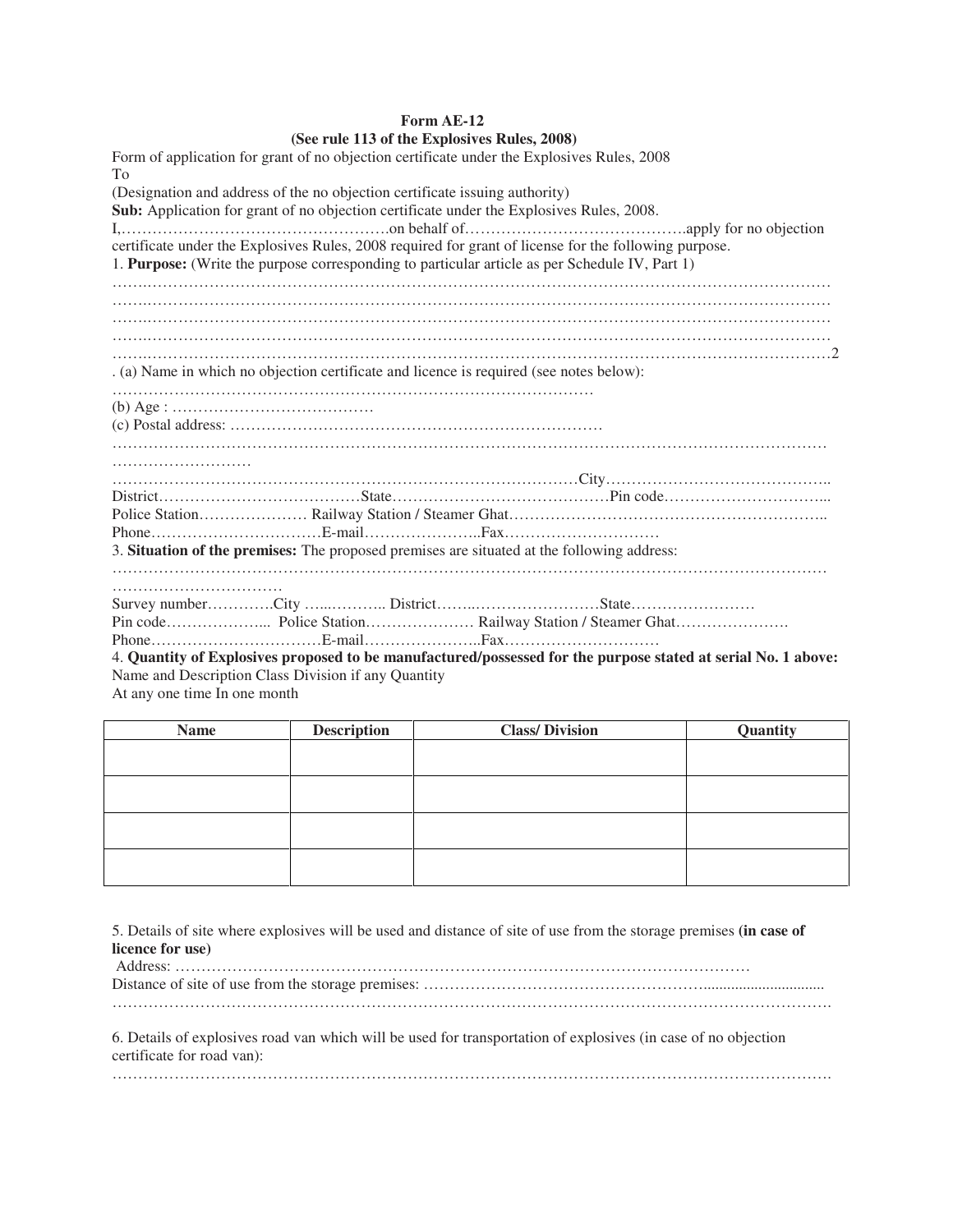## 7. **Additional information:**

(i) I or We have not been convicted under any offence or ordered to execute bond under Chapter VIII of Code of Criminal Procedure, 1973, during the last 10 years ( If yes, please give details).

(ii) Particulars of other licenses: I / We possess under Explosives Act, 1884 (Note: Please write the licence no(s), if any)

(iii) I/We have obtained approval as required under rule 101 from the competent authority: (Note: Please enclose the Approval letter, approved drawing(s), other enclosures, if any)

(iv) Any other relevant information:

I/We hereby certify that the above particulars given by me/us are correct, nothing therein has been concealed And there is no title dispute pertaining to the site of the proposed premises.

Therefore no objection certificate may be granted to me /us as per rule 103 of the Explosives Rules, 2008 in format Specified in Part 2 of Schedule V of the Explosives Rules, 2008.

I/We enclose the following documents:

| (Authorised person in case of a Company)                            |
|---------------------------------------------------------------------|
| Full Name $\dots\dots\dots\dots\dots\dots\dots\dots\dots\dots\dots$ |
| Address                                                             |
| Date                                                                |

## **Notes:**

Please see the rule for the purpose and documents to be enclosed

(1) In case where application is made by a person other than an individual, the names and addresses of the occupier as

per rule 2 and directors or partners or members, as the case may be, and specimen signatures of authorised person to be attached.

(2) Passport size photographs of the occupier to be attached.

(3) Any change in the above information should be immediately communicated to the licensing authority and

authority renewing the licence.

(4) Proof of the status of the company to be attached.

(5) Age to be given in case the applicant is an individual.

**Statutory Warning**: Mishandling and misuse of explosives shall constitute serious criminal offence under the law. -----------------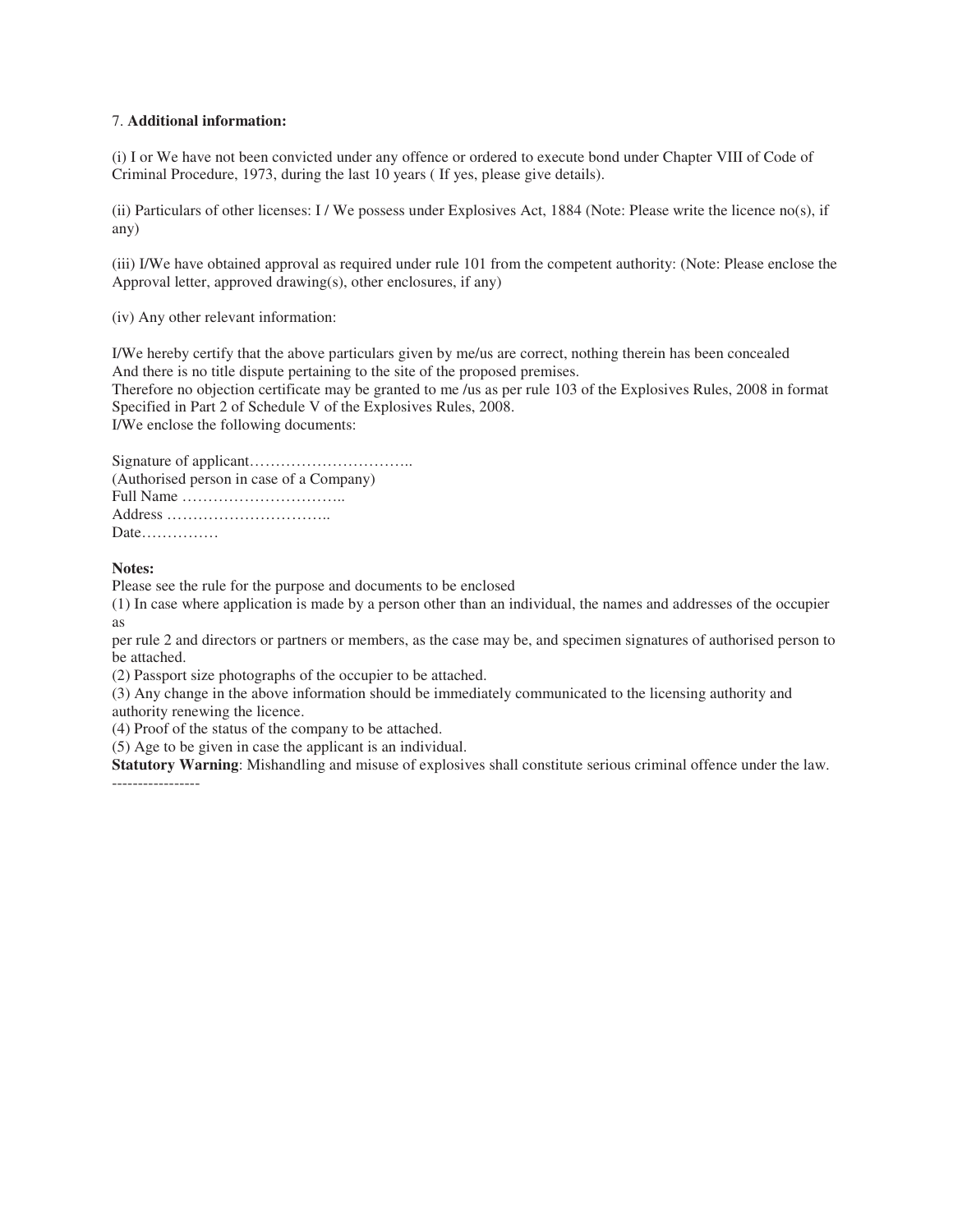## **Application for AE - 5**

| Application for approval or grant or amendment or transfer of licence in Form LE-5 as per<br>Article $5(a)$ to (f) of Part 1 of Schedule IV                                                                                                                                                      |
|--------------------------------------------------------------------------------------------------------------------------------------------------------------------------------------------------------------------------------------------------------------------------------------------------|
|                                                                                                                                                                                                                                                                                                  |
| or grant or amendment(1) of licence for the following purpose.                                                                                                                                                                                                                                   |
| 1. Purpose: (Write the purpose corresponding to particular article as per Schedule IV, Part 1)                                                                                                                                                                                                   |
|                                                                                                                                                                                                                                                                                                  |
|                                                                                                                                                                                                                                                                                                  |
| 2. Name: I require licence in the following name and postal address :                                                                                                                                                                                                                            |
|                                                                                                                                                                                                                                                                                                  |
| 238 THE GAZETTE OF INDIA: EXTRAORDINARY [PART II-SEC. 3(i)]                                                                                                                                                                                                                                      |
|                                                                                                                                                                                                                                                                                                  |
|                                                                                                                                                                                                                                                                                                  |
| (d) Postal address:                                                                                                                                                                                                                                                                              |
|                                                                                                                                                                                                                                                                                                  |
|                                                                                                                                                                                                                                                                                                  |
|                                                                                                                                                                                                                                                                                                  |
|                                                                                                                                                                                                                                                                                                  |
|                                                                                                                                                                                                                                                                                                  |
|                                                                                                                                                                                                                                                                                                  |
| 3. The proposed premises are situated at the following address:                                                                                                                                                                                                                                  |
|                                                                                                                                                                                                                                                                                                  |
|                                                                                                                                                                                                                                                                                                  |
|                                                                                                                                                                                                                                                                                                  |
|                                                                                                                                                                                                                                                                                                  |
|                                                                                                                                                                                                                                                                                                  |
| 4. Explosives proposed to be possessed:                                                                                                                                                                                                                                                          |
| $\mathbf{r}$ and $\mathbf{r}$ and $\mathbf{r}$ and $\mathbf{r}$ and $\mathbf{r}$ and $\mathbf{r}$ and $\mathbf{r}$ and $\mathbf{r}$ and $\mathbf{r}$ and $\mathbf{r}$ and $\mathbf{r}$ and $\mathbf{r}$ and $\mathbf{r}$ and $\mathbf{r}$ and $\mathbf{r}$ and $\mathbf{r}$ and $\mathbf{r}$ and |

Name and Description Class Division if any Quantity at any one time

| <b>Name</b> | <b>Description</b> | <b>Class/Division</b> | Quantity |
|-------------|--------------------|-----------------------|----------|
|             |                    |                       |          |
|             |                    |                       |          |
|             |                    |                       |          |
|             |                    |                       |          |
|             |                    |                       |          |
|             |                    |                       |          |
|             |                    |                       |          |
|             |                    |                       |          |

5. If the explosives are to be used, furnish the particulars related to the purpose of

use……………………………………

10 years. If yes, please give details.

………………………….. The applicant during the last 10 years ……Yes…………No.…..

(b) Was any licence cancelled or not renewed? …………………………..

(c) If yes, give details …………………………..

I hereby certify that the above particulars given by me are correct.

<sup>7. (</sup>a) Particulars of other licenses under ………………………….. Explosives Act, 1884, if any held by